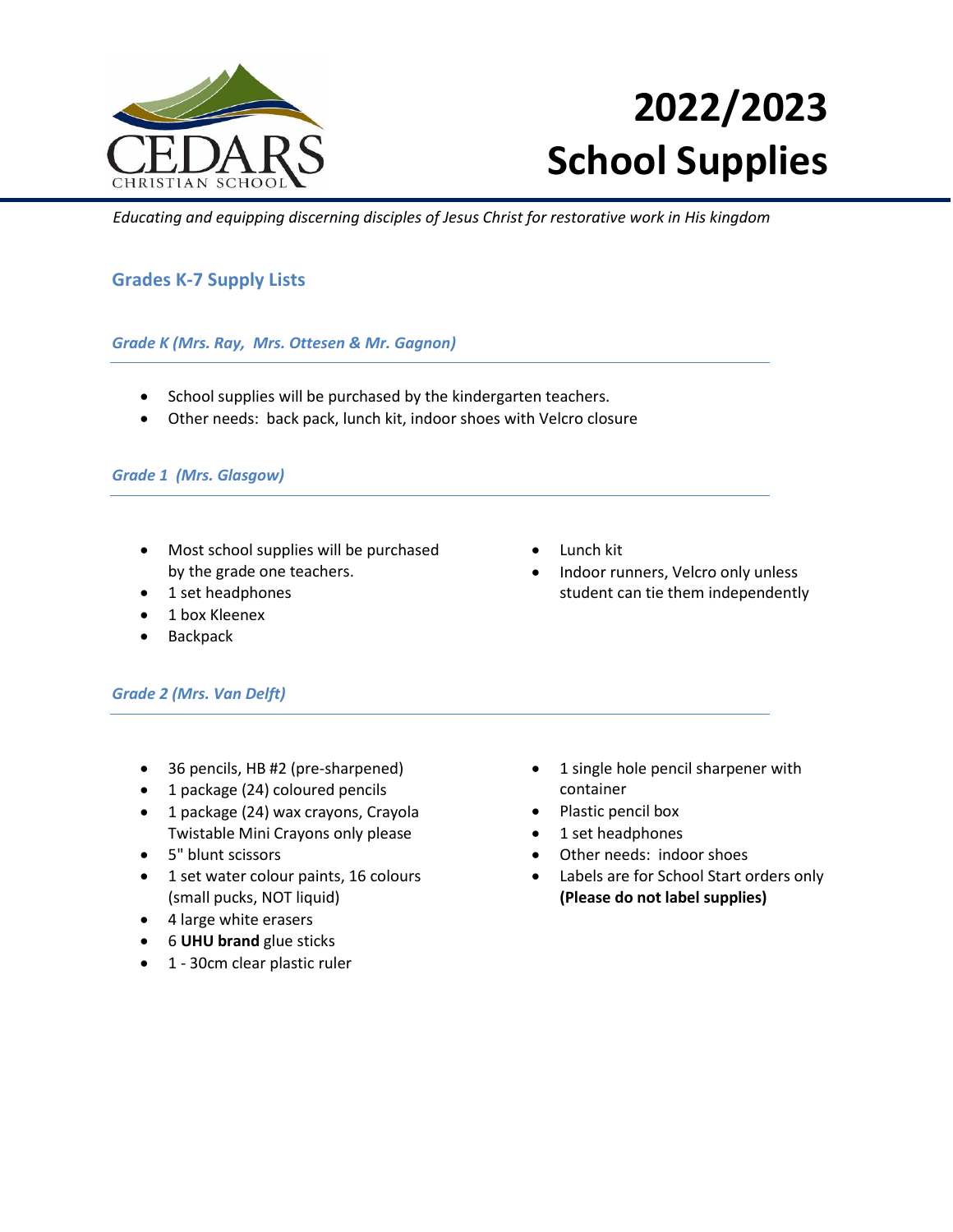## *Grade 2 / 3 (Mrs. Schmalz)*

- 36 pencils, HB #2 (pre-sharpened)
- 1 package (24) coloured pencils
- 1 package (24) wax crayons, Crayola Twistable Mini Crayons only please
- 5" blunt scissors
- 1 set water colour paints, 16 colours (small pucks, NOT liquid)
- 4 large white erasers
- 6 **UHU brand** glue sticks
- 1 30cm clear plastic ruler
- 1 single hole pencil sharpener with container
- Plastic pencil box
- 1 set headphones
- Last names A-M: 1 box (20) large zipper bags
- Last names N-Z: 3 boxes Kleenex tissue
- Other needs: indoor shoes

 Plastic pencil box 1 set headphones

## *Grade 3 (Mrs. Fisher)*

- 36 pencils, HB #2 (pre-sharpened)
- 1 package (24) fine line markers
- 1 package (24) coloured pencils
- 1 package (24) wax crayons
- 5" blunt scissors
- 4 large white erasers
- 6 **UHU brand** glue sticks
- 1 30cm/12" clear plastic ruler
- 1 pencil sharpener with container
- (small pucks, NOT liquid)
	- Last names A-M: 3 boxes facial tissue

• 1 set water colour paints, 24 colours

- Last names N-Z: 1 box large freezer zipper bags
- Other needs: indoor shoes

## *Grade 4 (Mr. Price)*

- 2 packages (200 sheets) loose-leaf paper
- 2 packages (50 sheets) 4:1" graph paper
- $\bullet$  2 1" binders (1 each: red, blue)
- 2 Bic pen, medium, blue
- 2 Bic pen, medium, red
- 24 HB #2 pencils (pre-sharpened)
- 1 package (24) fine-tipped washable markers
- 4 black Extra Fine Sharpie pens
- 1 package (24) coloured pencils
- 5" pointed scissors
- 2 white erasers
- 1 small (21g) glue stick
- 1 30cm/12" clear plastic ruler
- Good quality pencil sharpener with container
- 1 set water colour paints
- NIV Bible \*may be marked up with personal notes
- 1 box facial tissue
- Other needs: indoor, shoes, gym bag and gym strip (runners, t-shirt, shorts all labelled) \*\*PLEASE LABEL ALL SUPPLIES\*\*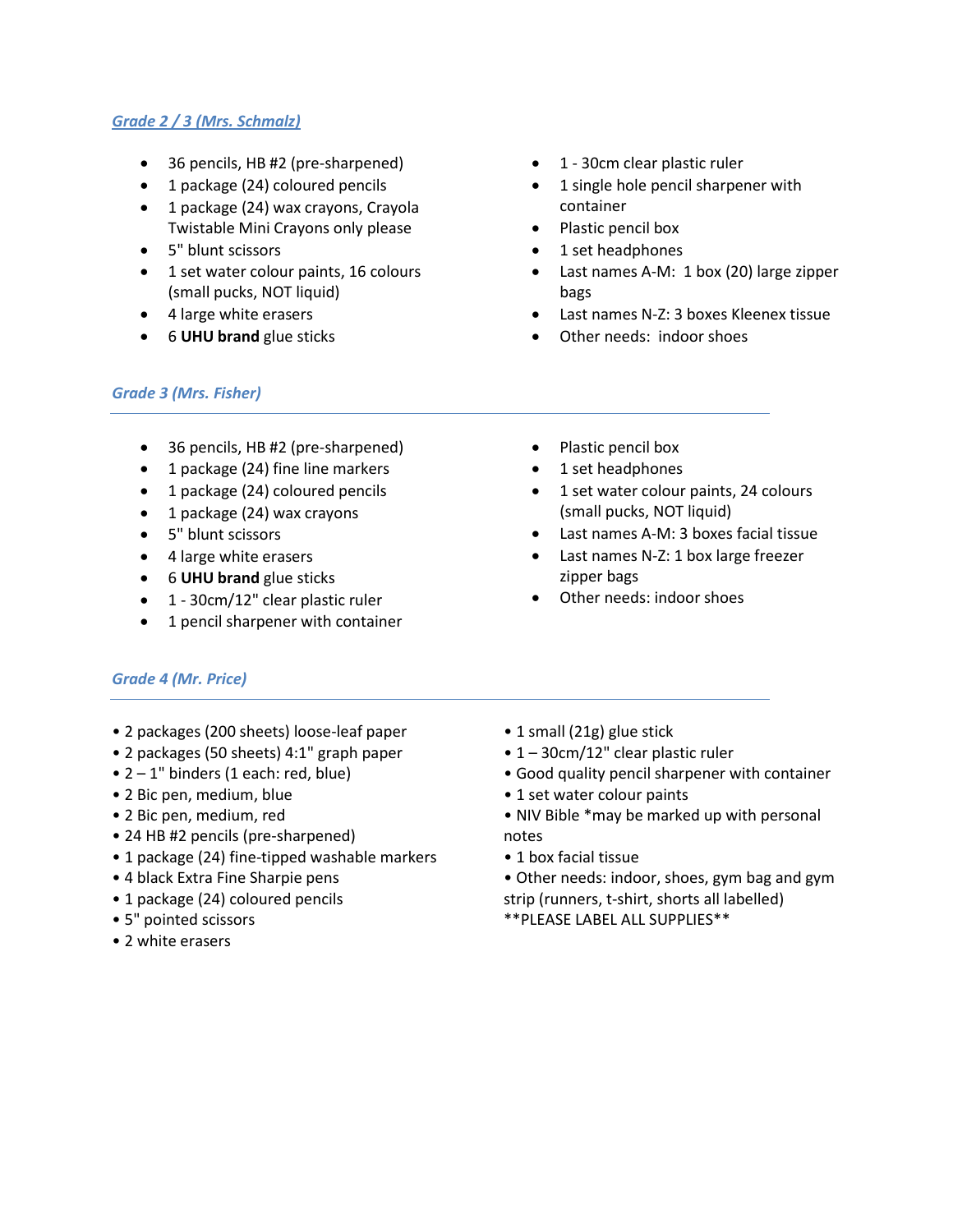#### *Grade 5 (Mrs. Toninato)*

- 3 packages (5) index dividers
- $\bullet$  2 1" binders
- 2 ballpoint pens, medium, blue
- 2 ballpoint pens, medium, red
- 36 pencils, HB #2 (pre-sharpened)
- 1 pkg (12) fine-tipped washable markers
- 1 pkg (24) coloured pencils
- 5" pointed scissors
- 3 white erasers
- 3 small glue sticks
- 1 30cm/12" clear plastic ruler
- 1 protractor

## *Grade 5/6 (Mr. Ludditt)*

- 2 packages (5) index dividers
- 6 assorted-colour report covers
- 1 twin pocket portfolio, no prongs
- 1 pkg (200 sheets) loose-leaf paper
- 1 pkg (50 sheets) 4:1" graph paper
- $\bullet$  2 1" binders
- 1 package (12) ballpoint pens, medium, blue
- 48 pencils, HB #2 (pre-sharpened)
- 1 pkg (12) fine-tipped washable markers
- 1 pkg (24) coloured pencils
- 5" pointed scissors
- 3 white erasers

#### *Grade 6/7 (Mr. Ceaser)*

- 1 package (5) index dividers
- 5 pkg (150 sheets) loose-leaf paper
- 3 pkg (50 sheets) 4:1" graph paper
- $\bullet$  2 1" binders
- 1 package (12) ballpoint pens, medium, blue
- 36 pencils, HB #2 (pre-sharpened)
- 1 pkg (24) coloured pencils
- 5" pointed scissors
- 3 white erasers
- 2 small glue sticks
- 2 30cm/12" clear plastic ruler
- 4 fine black Sharpies
- 4 ultra fine black Sharpies
- 1 pkg highlighter, assorted colours
- 1 set water colour paints, 8 colours
- 1 pencil box
- Dictionary
- NIV Bible
- 1 small (250 ml) UNSCENTED hand sanitizer
- 1 coil ring notebook with dividers
- Other needs: indoor shoes, gym bag and gym strip
- 2 small glue sticks
- 1 30cm/12" clear plastic ruler
- 1 10-piece math set
- 1 set water colour paints, 8 colours
- 1 pencil case
- New Roget's Thesaurus in Dictionary Form
- NIV Bible
- 1 small (250 ml) UNSCENTED hand sanitizer
- 1 box facial tissue
- Other needs: indoor shoes, gym bag and gym strip

- 1 protractor only from math set
- 1 pencil case, zipper pouch or box style
- 5 colour pack highlighters
- One-hole metal pencil sharpener no container
- 1 basic, solar-powered calculator
- 1 pkg (100) 3x3 post-it notes
- NIV Bible
- 2 box facial tissue
- Other needs: indoor shoes, gym bag and gym strip